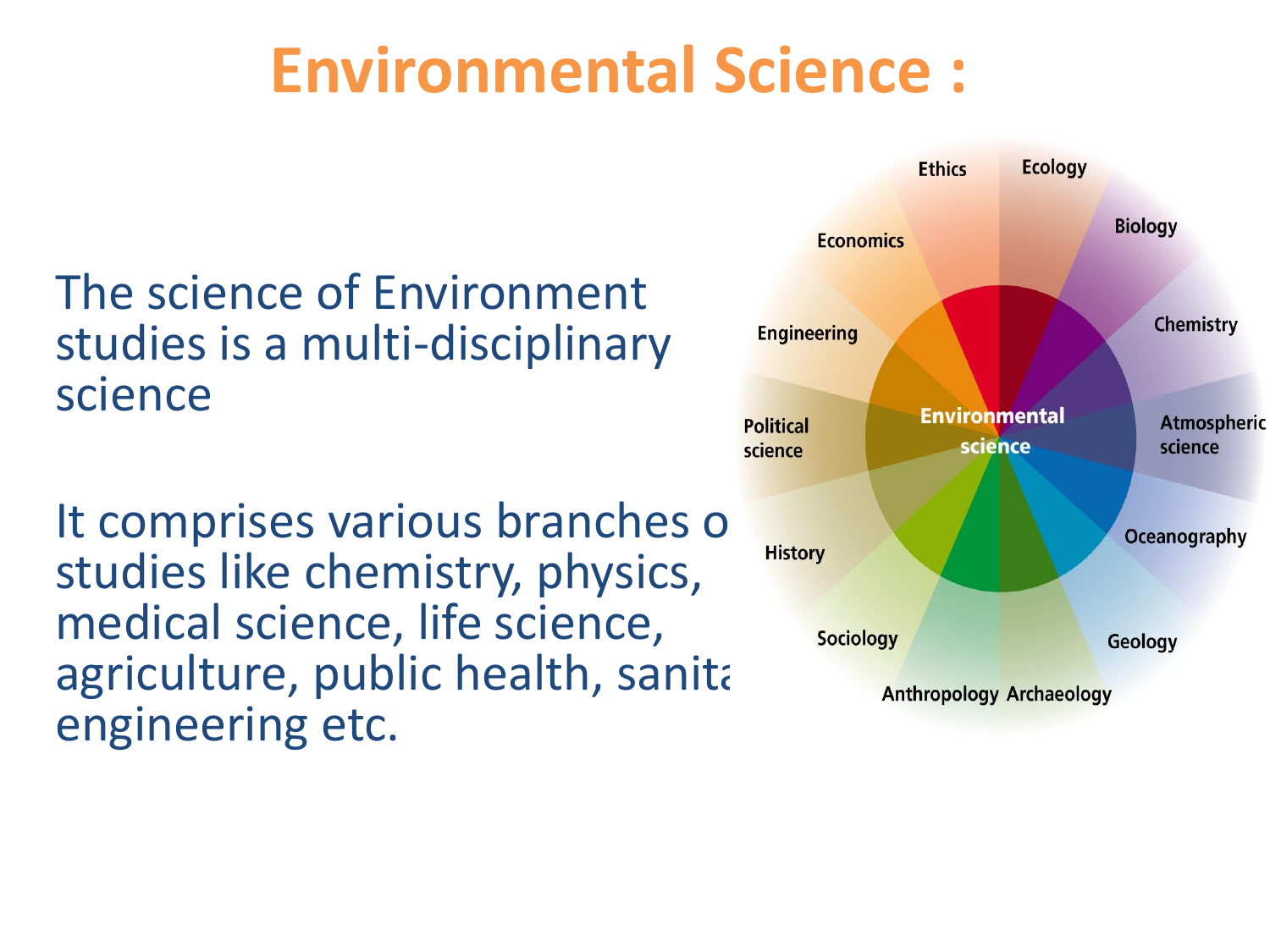## **Environmental Science**

- **Environmental science** is the study of:
	- How the natural world works
	- How the environment affects humans and vice versa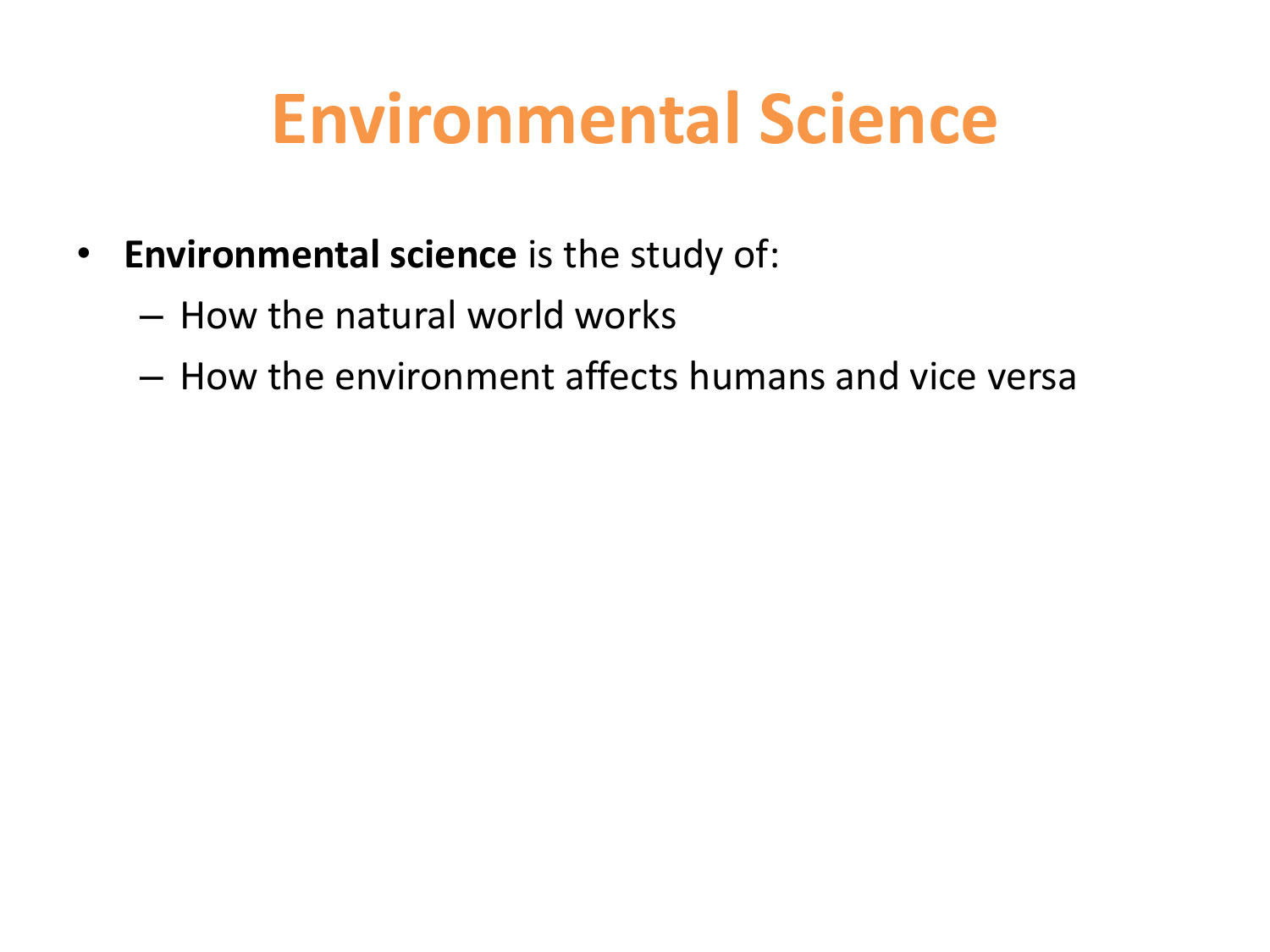Environment: the total of our surroundings

- All the things around us with which we interact: *Biotic vs. Abiotic*
	- Living things
		- Animals, plants, forests, fungi, etc.
	- Nonliving things
		- Continents, oceans, clouds, soil, rocks
	- Our built environment
		- Buildings, human-created living centers
	- Social relationships and institutions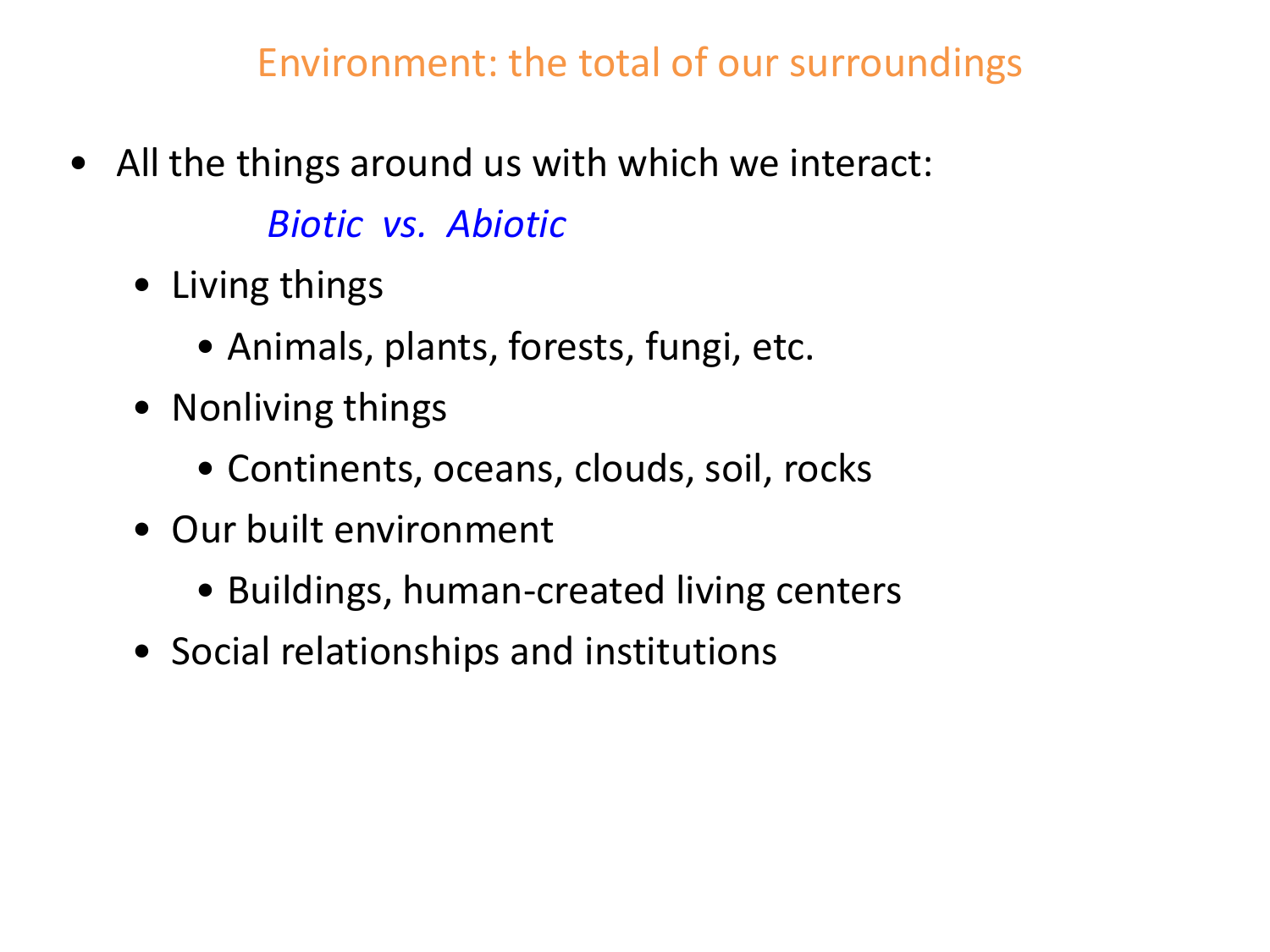### Environment

- environment means the surrounding external conditions influencing development or growth of people, animal or plants; living or working conditions This involves three questions:
- 1. What is Surrounded
- 2.By what Surrounded
- 3. Where Surrounded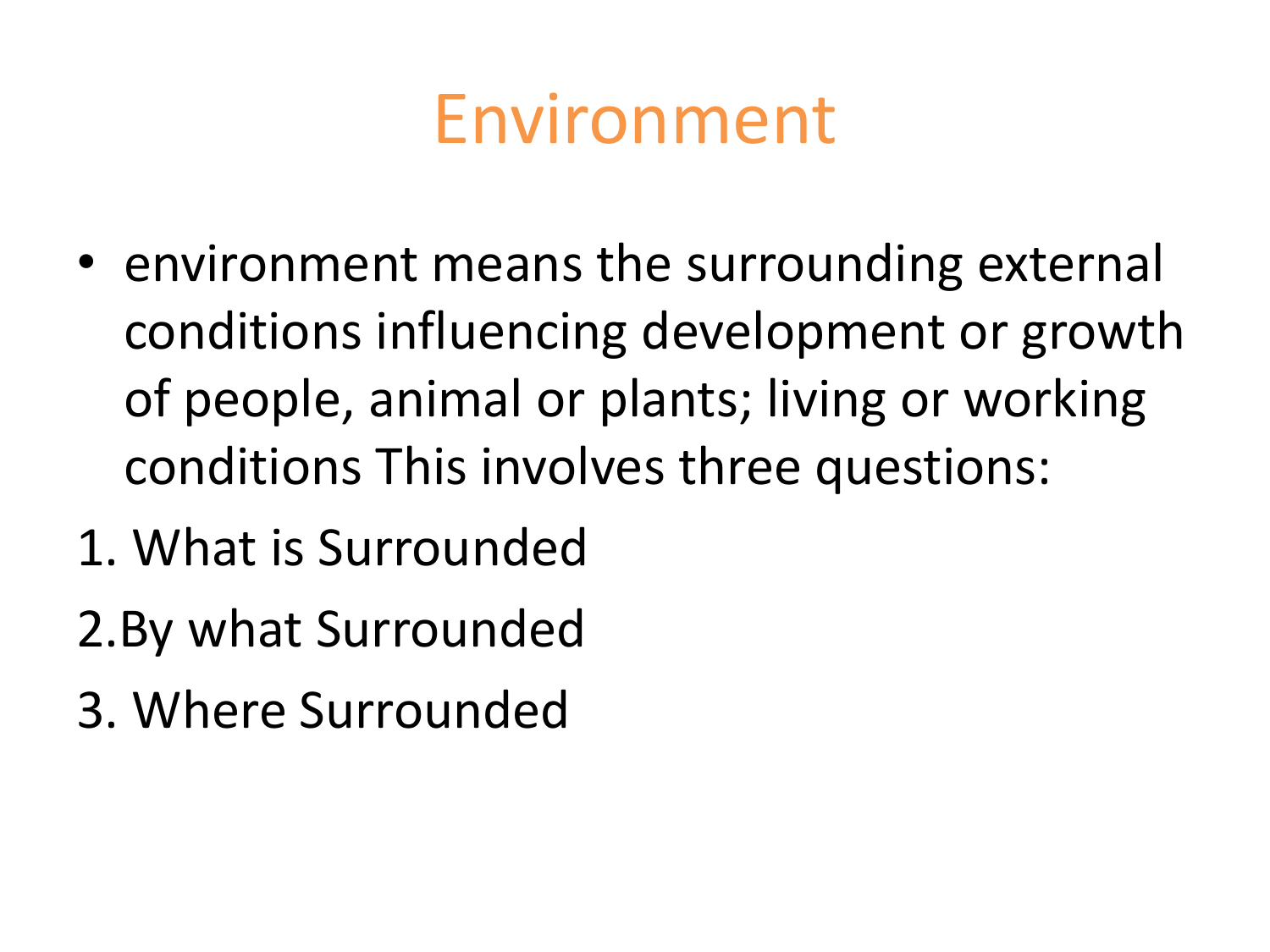# **Definitions of Environment**

- A person's environment consists of the sum total of the stimulation which he receives from his conception until his death.'
- The term environment is used to describe, in the aggregate, all the external forces, influences and conditions, which affect the life, nature, behaviour and the growth, development and maturity of living organisms.'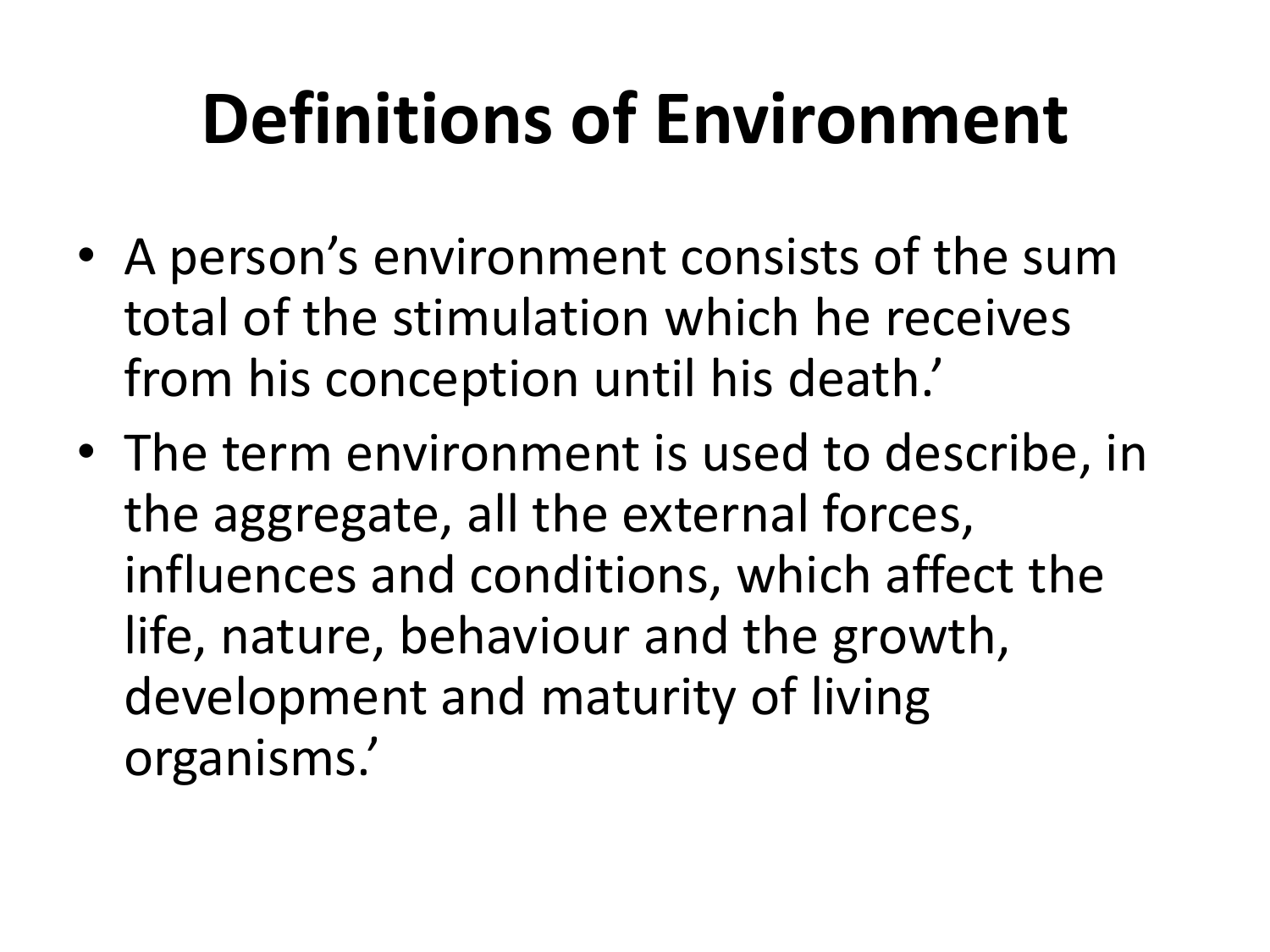# **Scope of Environment**

- The environment consists of four segments as under:
- 1. **Atmosphere**
- 2. **Hydrosphere**
- 3. **Lithosphere**
- 4. **Biosphere**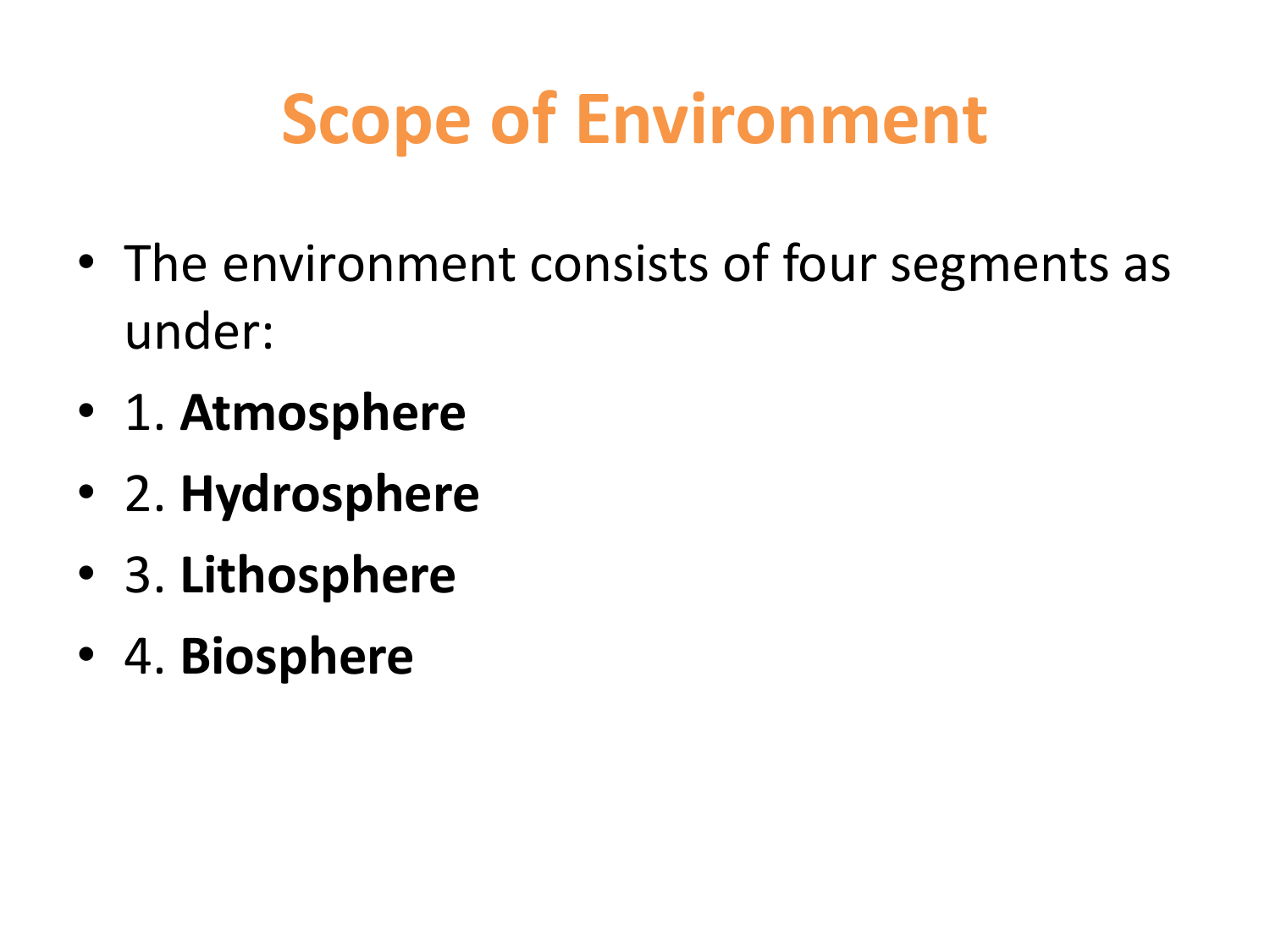#### Planet Earth

• **Geoshpere (Lithosphere): Crust: < 1% (Thin) Everest: 8.85 km Mantle, Cores** •**Hydrosphere: (oceans) Mariana Trench (6.9mi)**  $\sim$  0.2  $\%$ 

• **Atmosphere: ~1%: 30 km (99% of air) extends to 120 km**

• **Biosphere:**

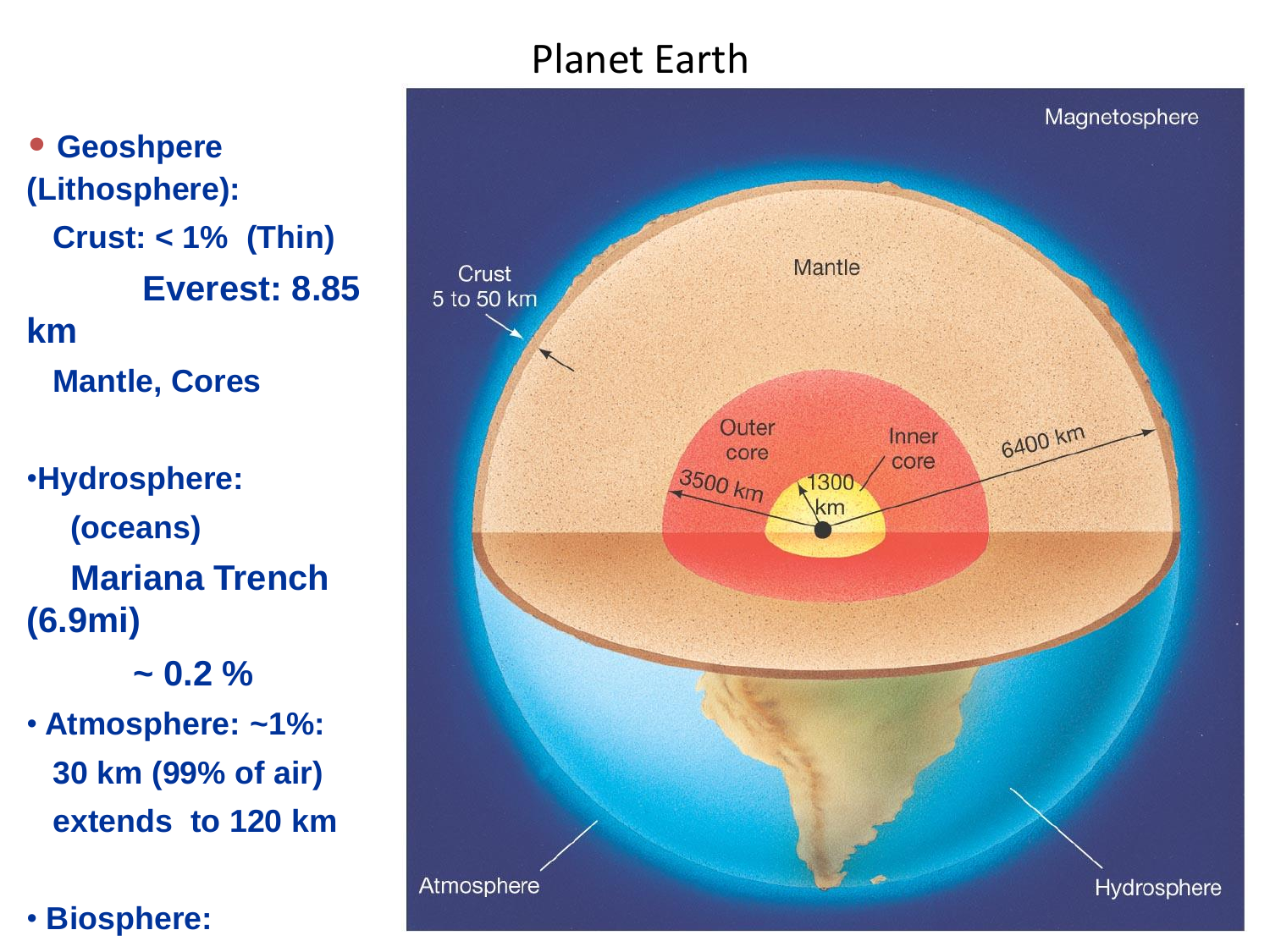## **Atmosphere**

The atmosphere implies the protective blanket of gases, surrounding the earth:

(*a) It sustains life on the earth.*

(*b) It saves it from the hostile environment of outer space.*

(*c) It absorbs most of the cosmic rays from outer space and a major portion of the*

electromagnetic radiation from the sun.

(*d) It transmits only here ultraviolet, visible, near infrared radiation (300 to 2500*

nm) and radio waves. (0.14 to 40 m) while filtering out tissuedamaging ultraviolate

waves below about 300 nm.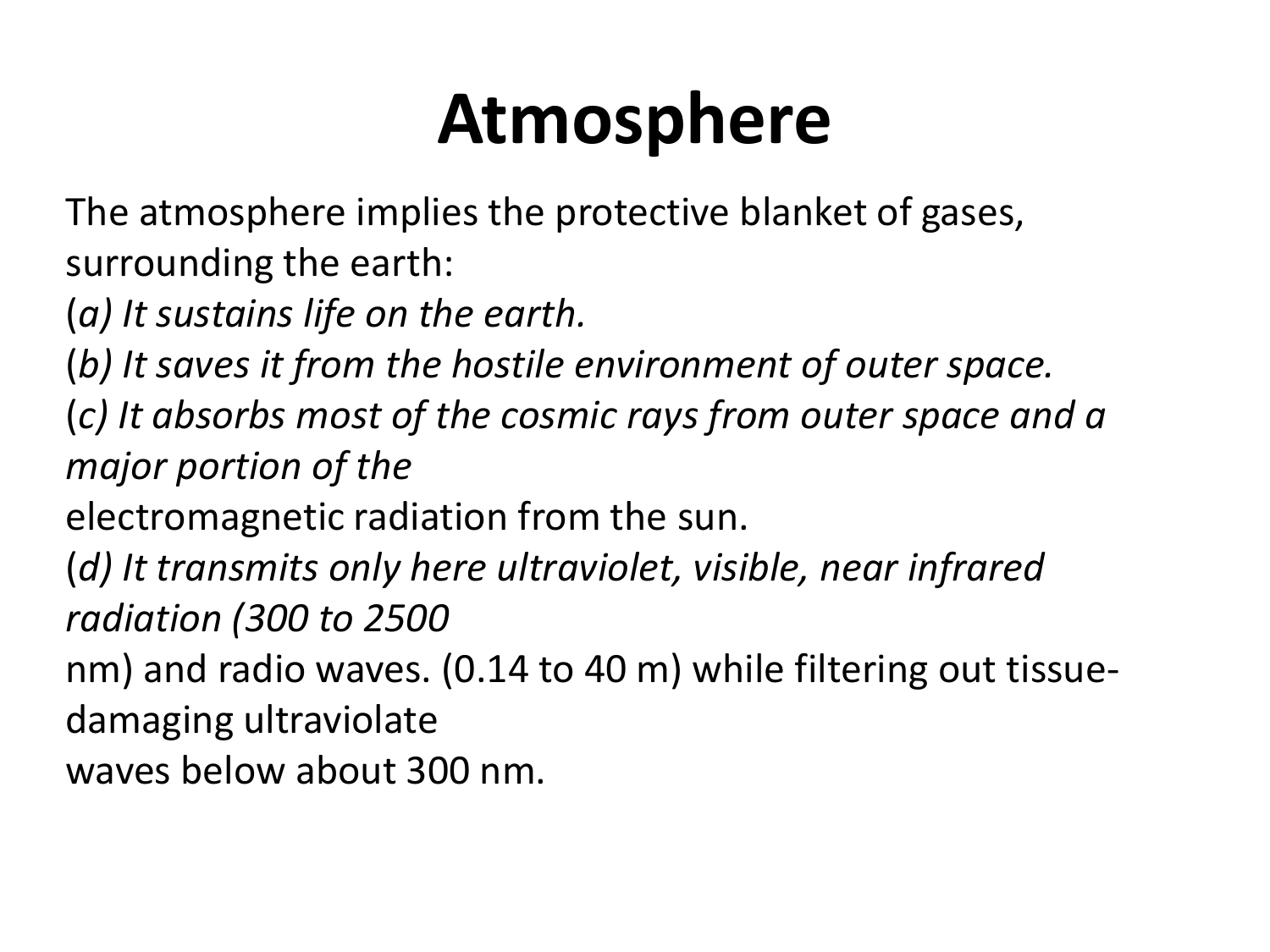### **Hydrosphere:**

The Hydrosphere comprises all types of water resources oceans, seas, lakes, rivers, streams, reserviour, polar icecaps, glaciers, and ground water.

(*i) Nature 97% of the earth's water supply is in the oceans,*

(*ii) About 2% of the water resources is locked in the polar icecaps and glaciers.*

(*iii)Only about 1% is available as fresh surface water-rivers, lakes streams, and* ground water fit to be used for human consumption and other uses.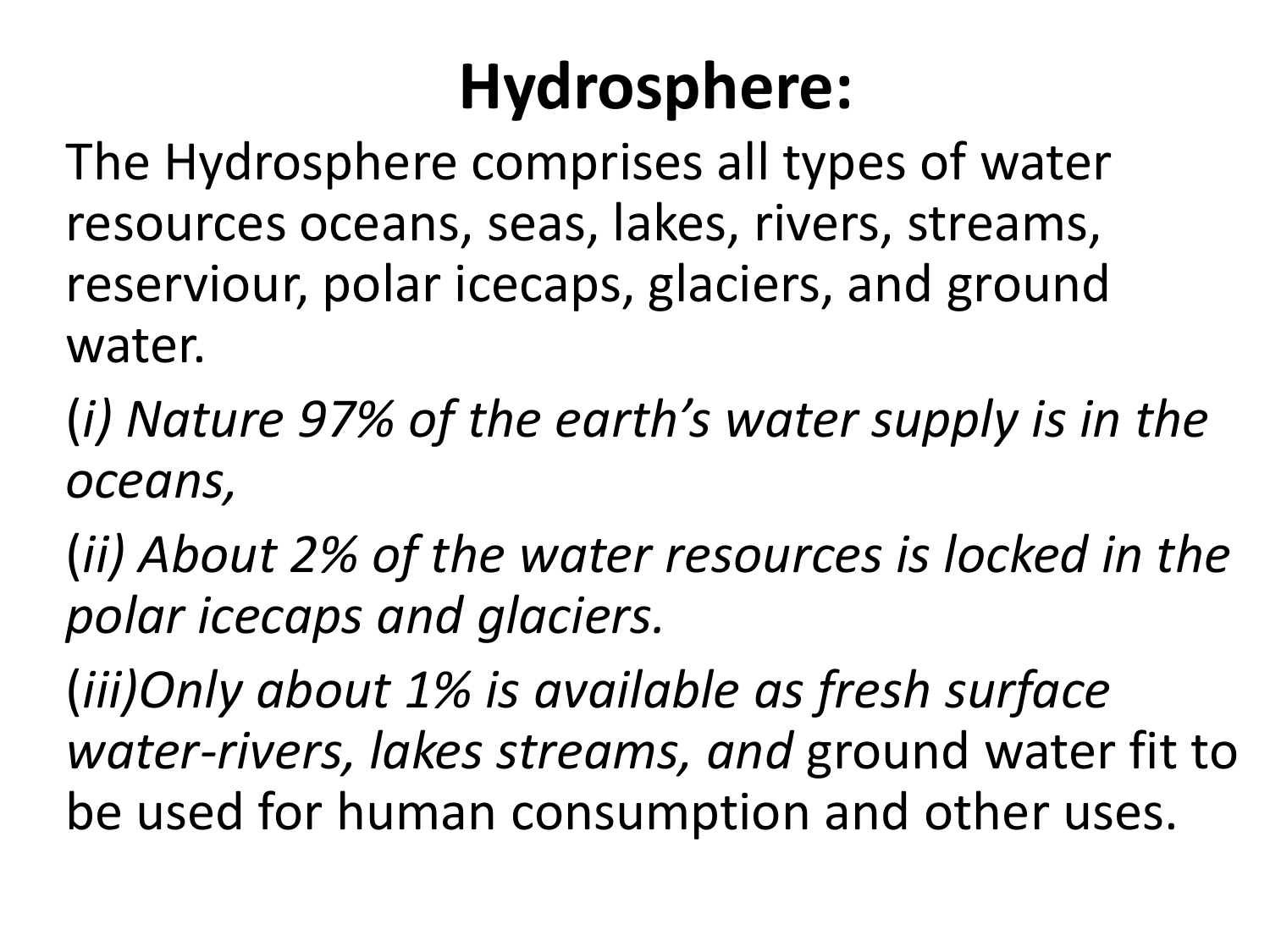# **Lithosphere**

• Lithosphere is the outer mantle of the solid earth. It consists of minerals occurring in the earth's crusts and the soil *e.g. minerals, organic* matter, air and water.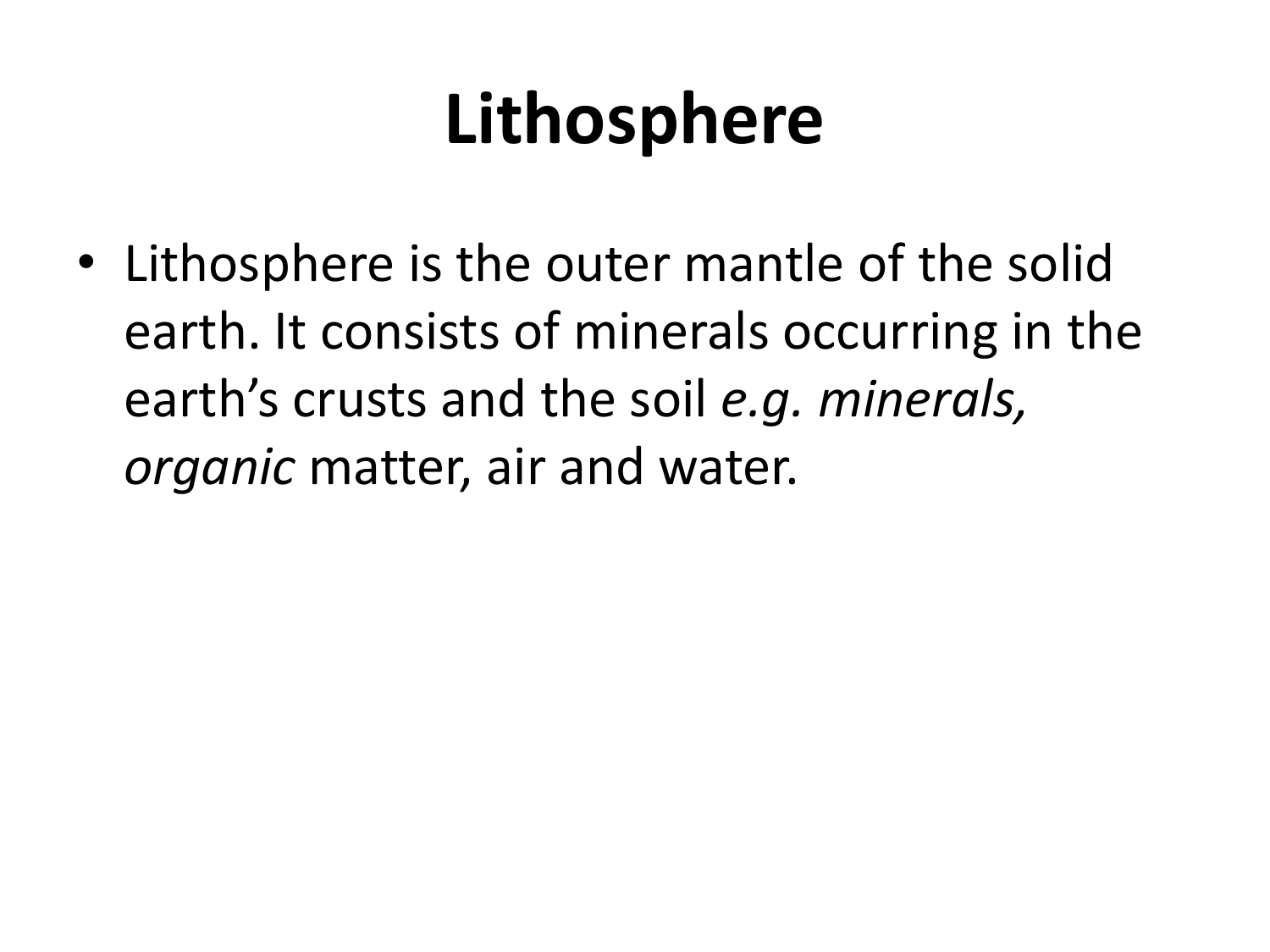# **Biosphere**

• Biosphere indicates the realm of living organisms and their interactions with environment, viz atmosphere, hydrosphere and lithosphere.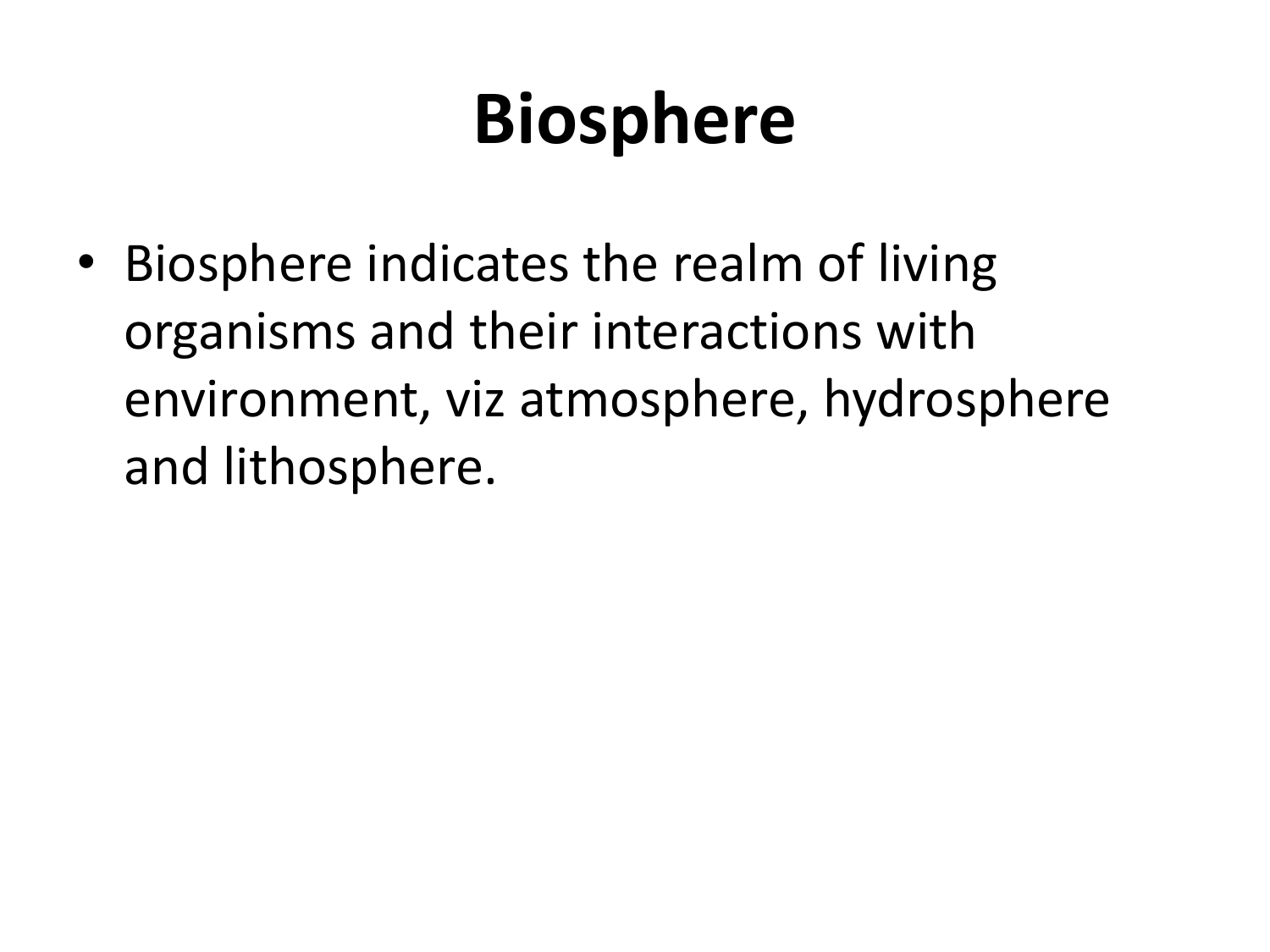## **Element of Environment**

#### • **(1) Physical elements**

- Physical elements are as space, landforms, water bodies, climate soils, rocks and minerals.
- They determine the variable character of the human habitat, its opportunities as well as
- limitations.
- **(2) Biological elements**
- Biological elements such as plants, animals, microorganisms and men constitute the
- biosphere.
- **(3) Cultural elements**
- Cultural elements such as economic, social and political elements are essentially manmade features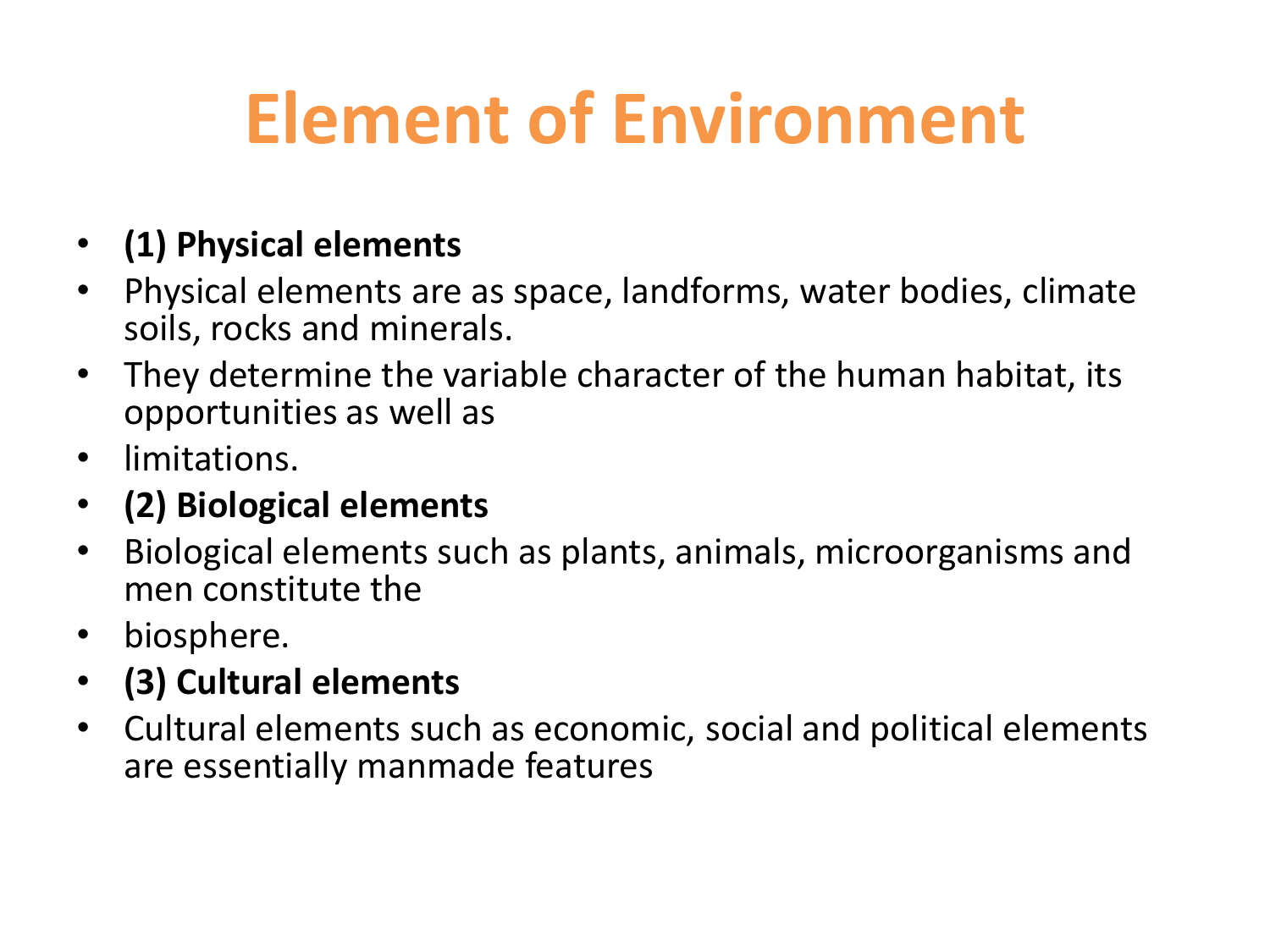## **ENVIRONMENT STUDIES: IMPORTANCE**

- The environment studies enlighten us, about the importance of protection and conservation of our indiscriminate release of pollution into the environment
- At present a great number of environment issues, have grown in size and complexity day by day, threatening the survival of mankind on earth. We study about these issues besides and effective suggestions in the Environment Studies.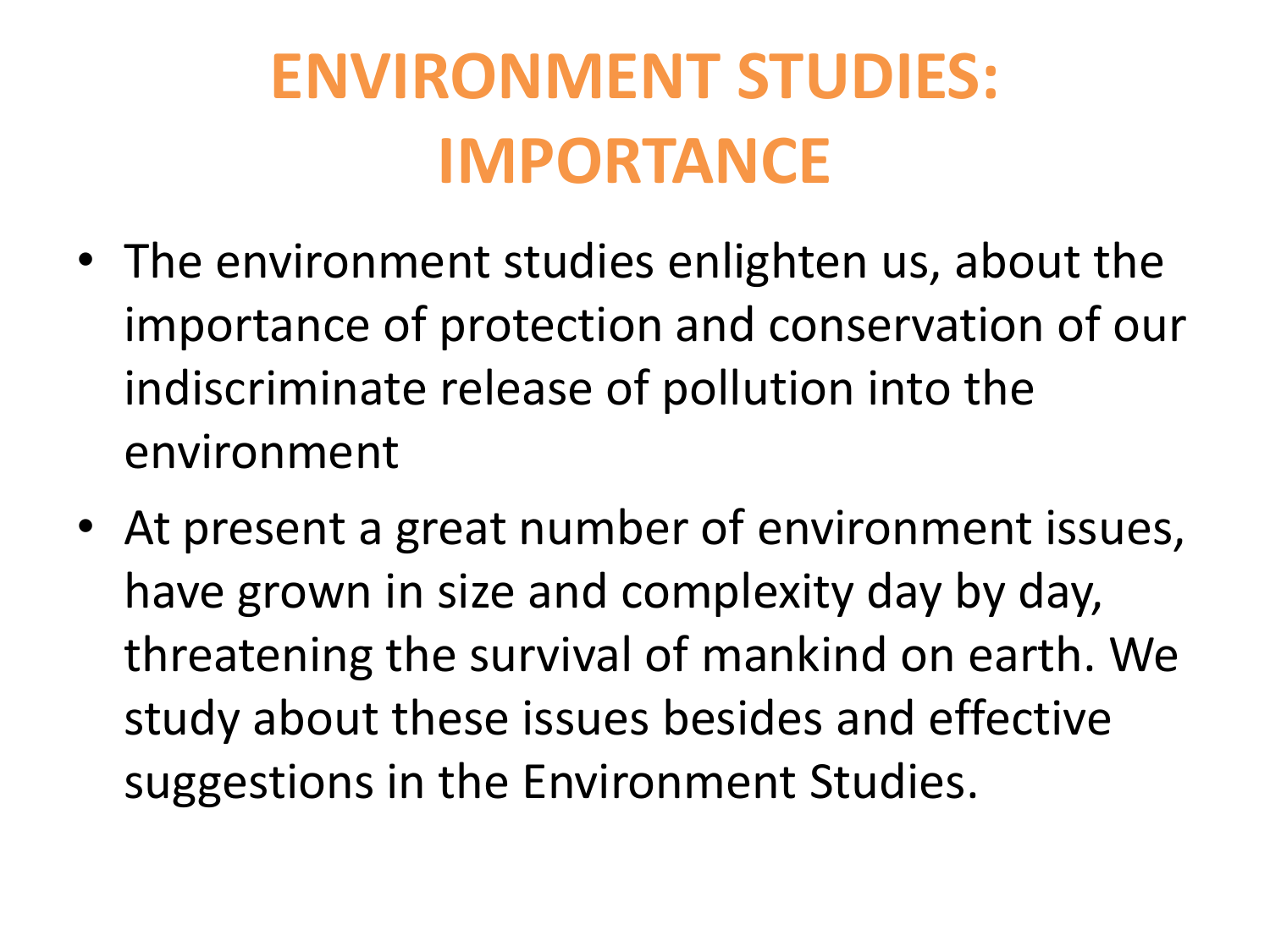## **IMPORTANCE**

- Environment studies have become significant for the following reasons:
- **1. Environment Issues Being of International Importance**
- **2. Problems Cropped in The Wake of Development**
- **3. Explosively Increase in Pollution**
- **4. Need for An Alternative Solution**
- **5. Need To Save Humanity From Extinction**
- **6. Need For Wise Planning of Development**
- **7. Misra's Report**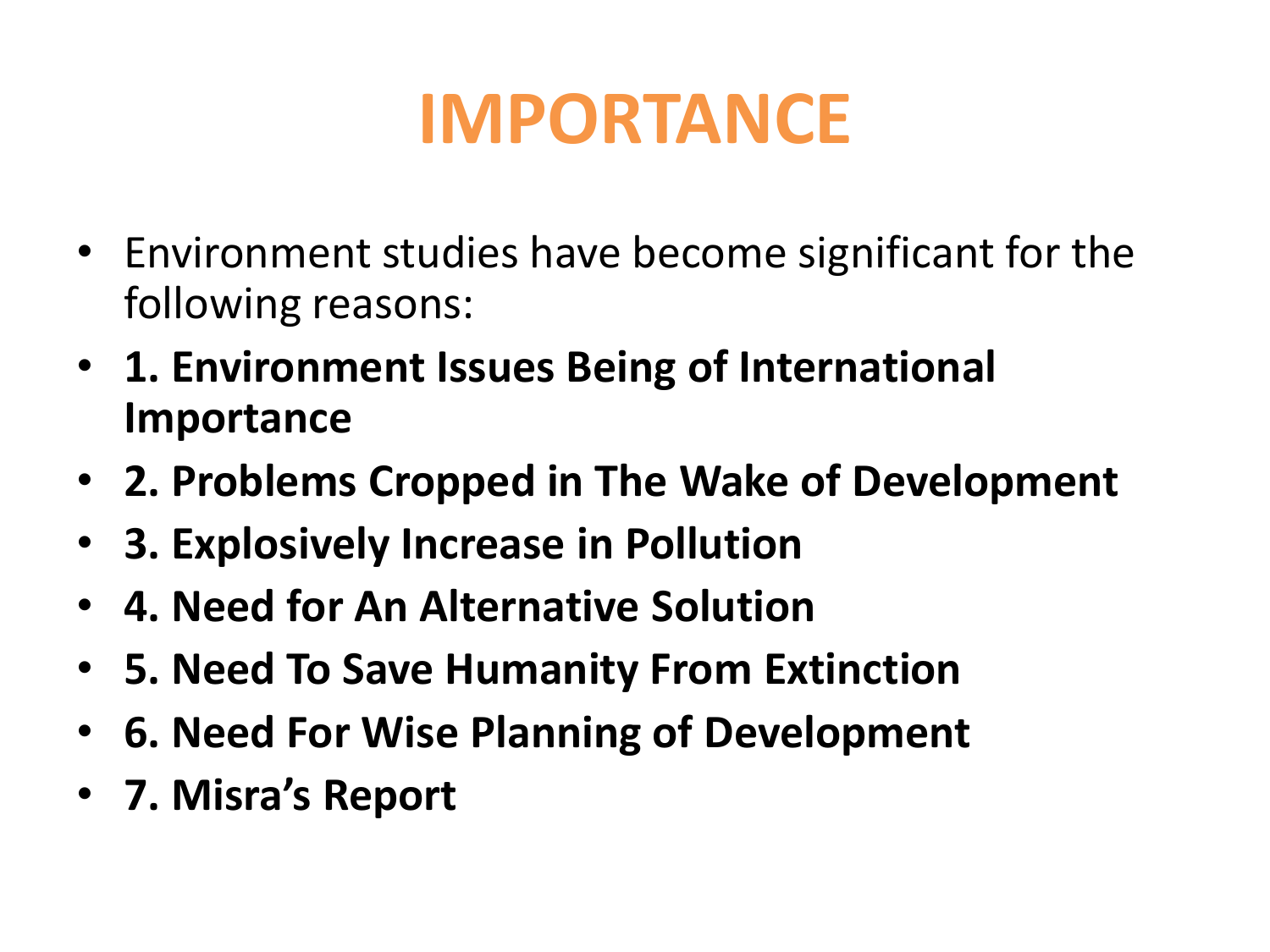# **Misra's Report**

- Misra (1991) recognized four basic principles of ecology, as under:
- (*i) Holism*
- (*ii) Ecosystem*
- (*iii) Succession*
- (*iv) Conversation*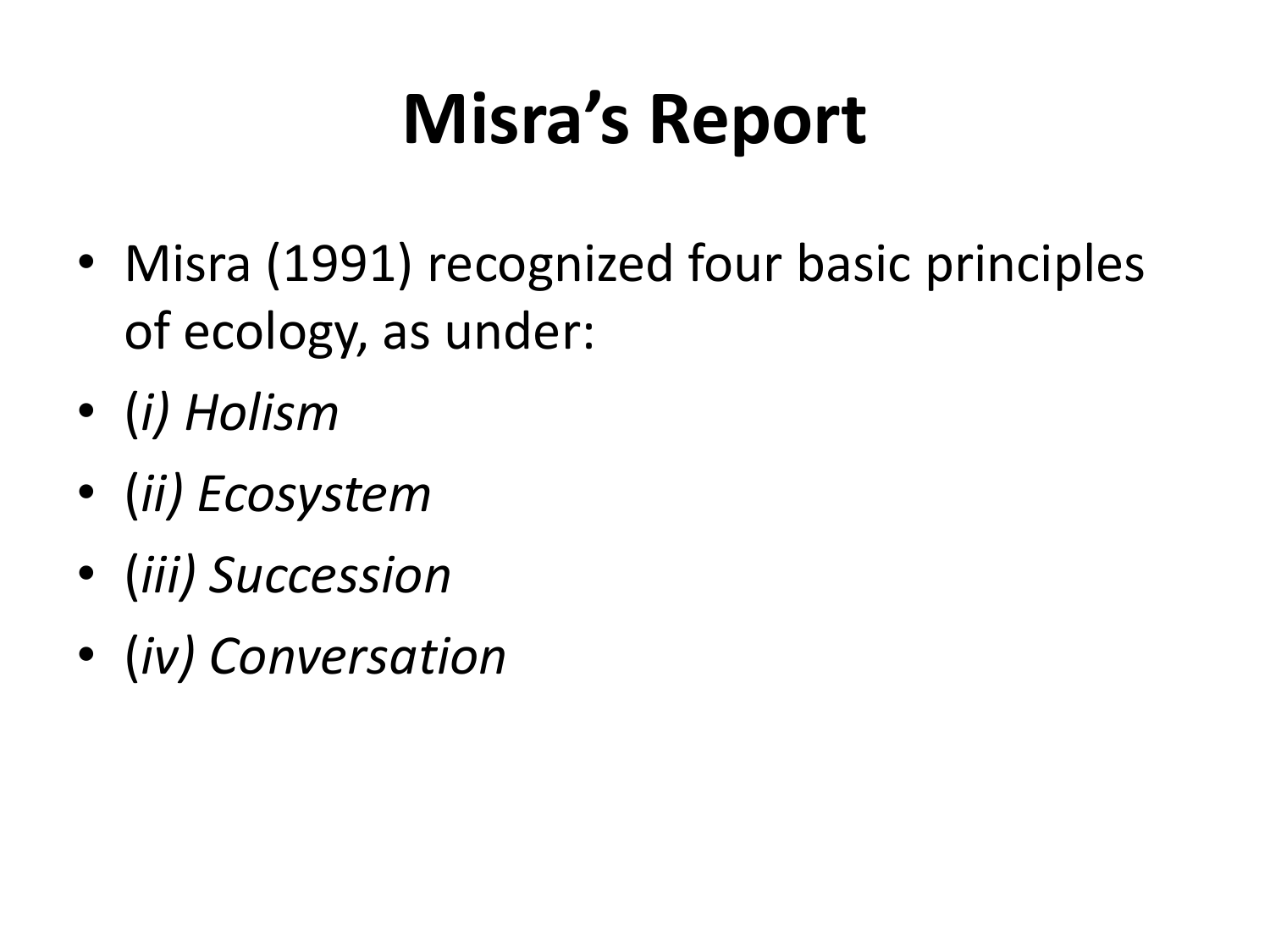- Misra (1991) has recognised four basic requirements of environmental management as
- under:
- (*i) Impact of human activities on the environment,*
- (*ii) Value system,*
- (*iii) Plan and design for sustainable development,*
- (*iv) Environment education.*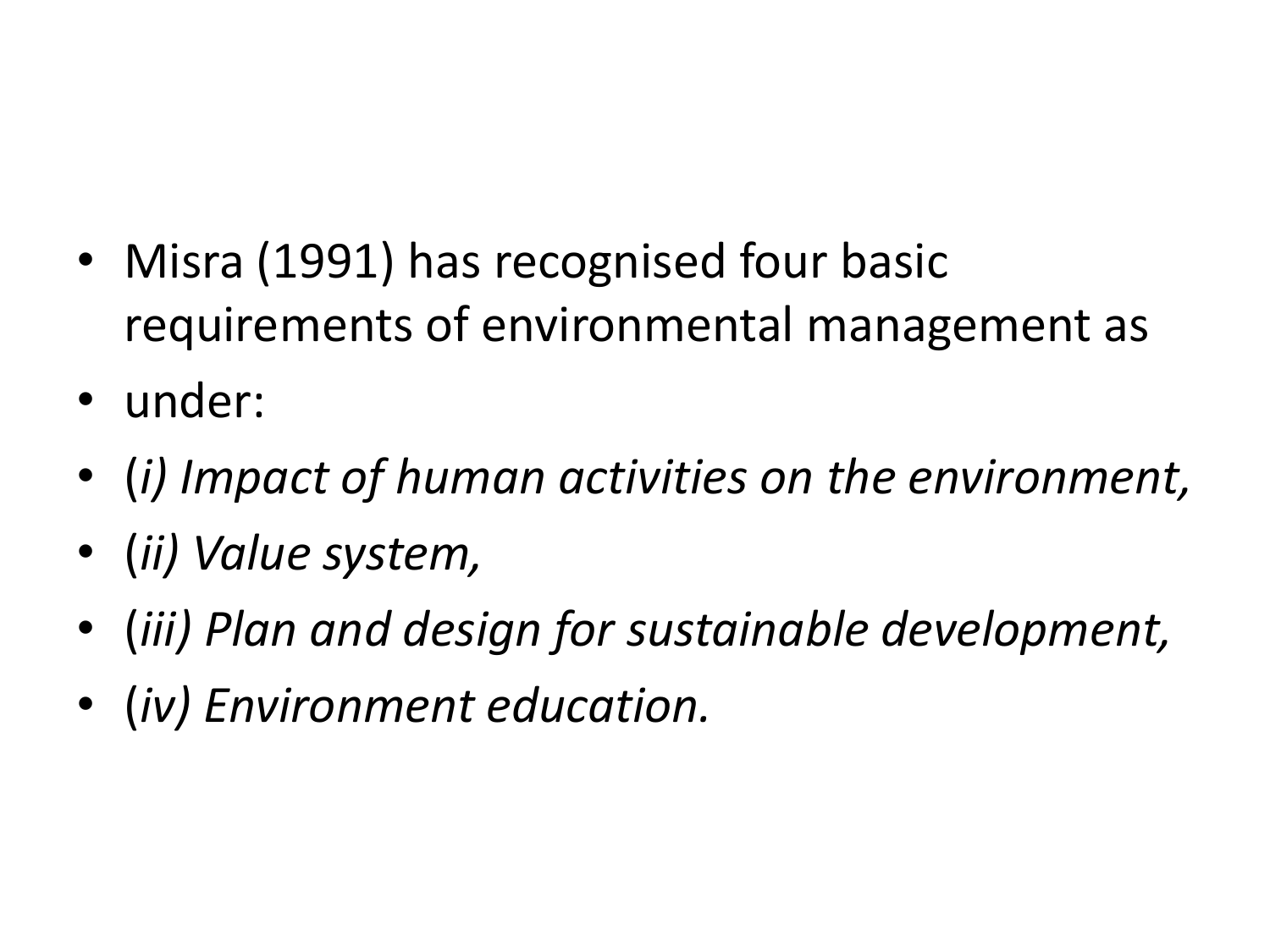## Earth Summit

• Keeping in view the of goal of planning for environmentally sustainable development India contributed to the United Nations Conference on Environment and Development (UNCED), also referred to as "Earth Summit" held at Rio de Janiro, the Capital of Brazil, 3rd-14th June, 1992.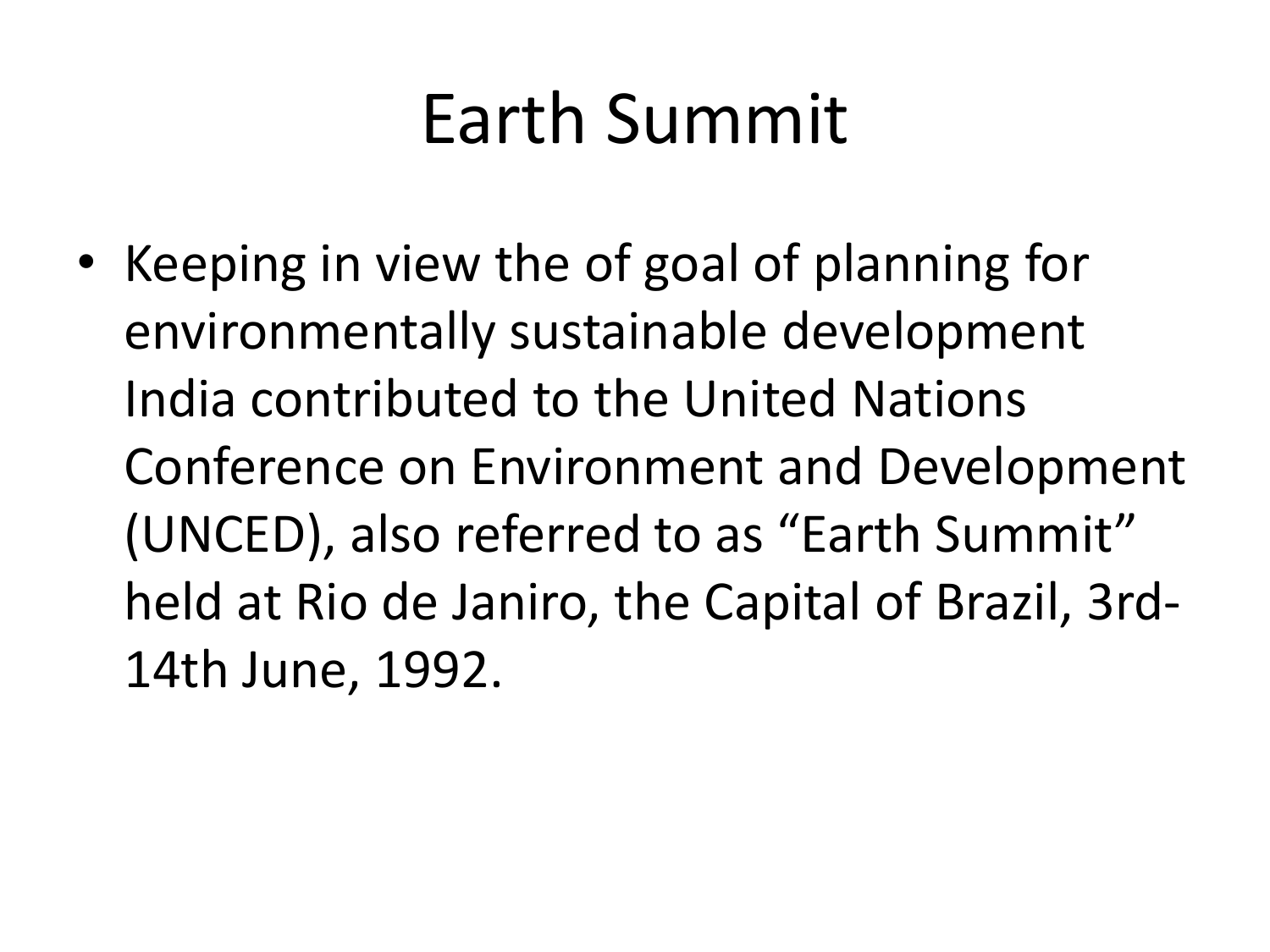## **NEED FOR PUBLIC AWARENESS**

- Some of the challenges are as under
- **1. Growing Population**
- **2. Poverty**
- **3. Agricultural Growth**
- **4. Need to Ground water**
- **5. Development And Forests**
- **6. Degradation of Land**
- **7. Reorientation of Institutions**
- **8. Reduction of Genetic Diversity**
- **9. Evil Consequences of Urbanisation**
- **10. Air and water Pollution**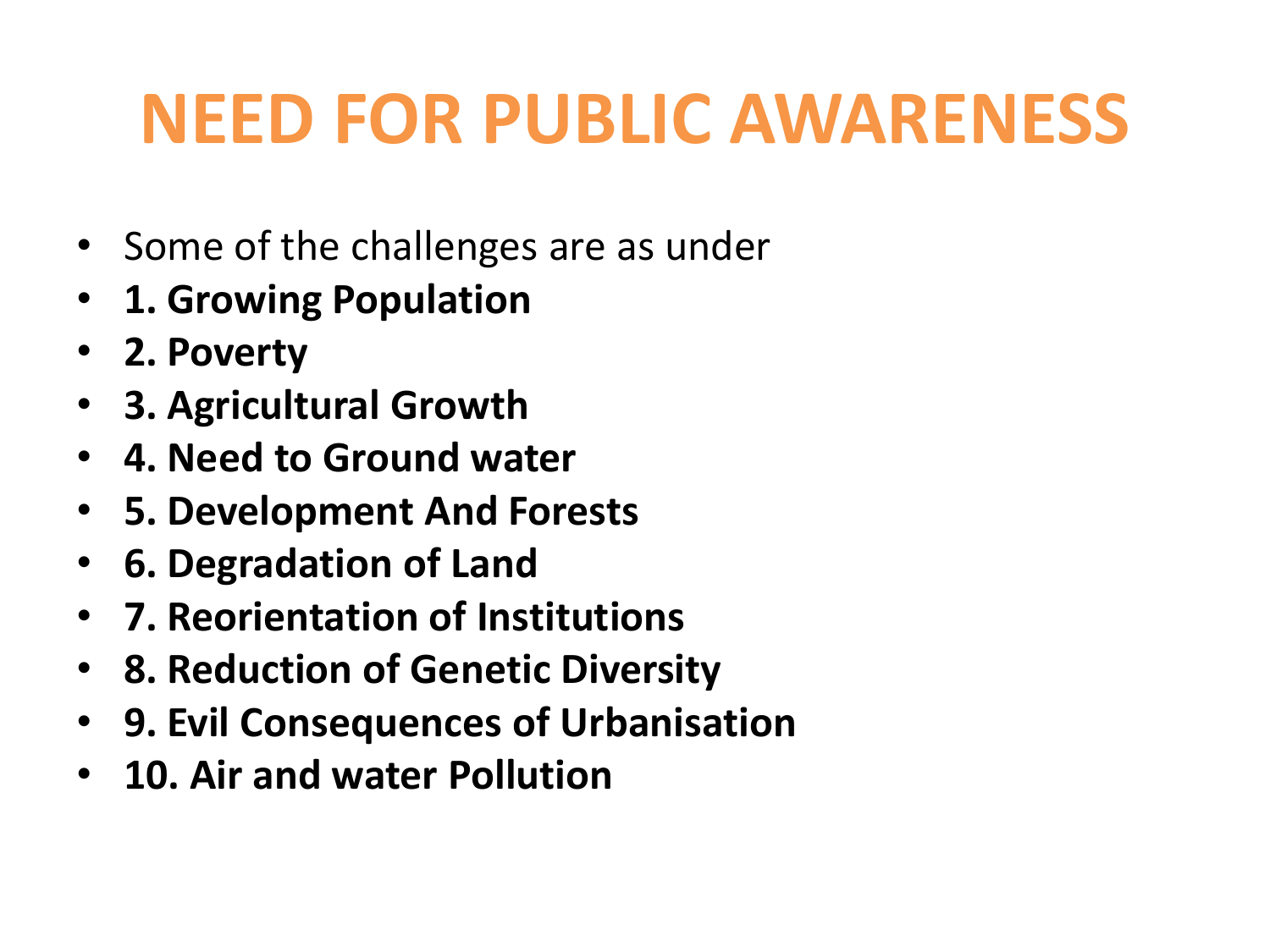### **VARIOUS TYPES OF ENVIRONMENT**

- According to Kurt Lewin, environment is of three types which influence the personality of an individual as under:
- (*a) Physical Environment,*
- (*b) Social and Cultural Environment, and*
- (*c) Psychological Environment.*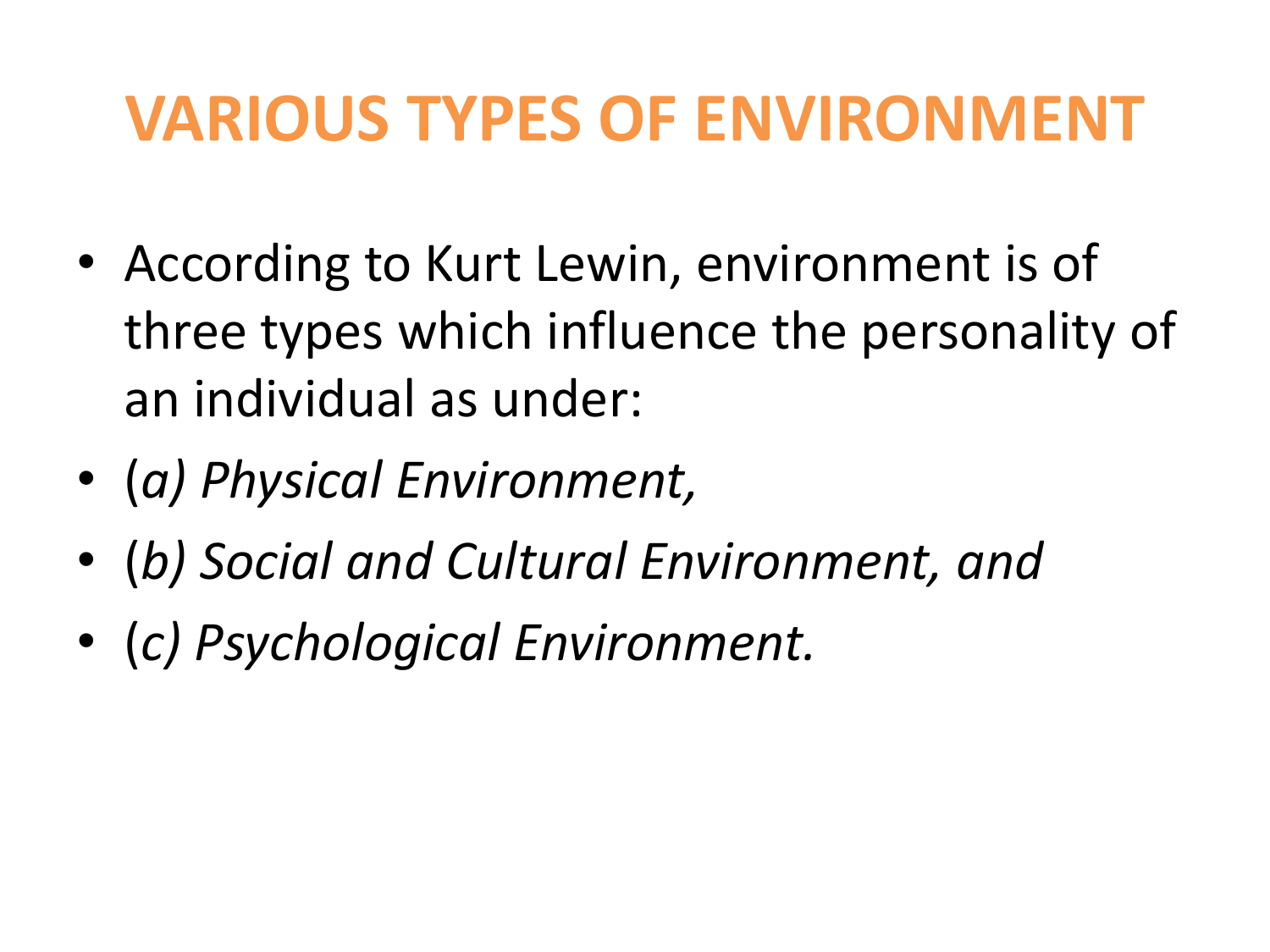## **STRUCTURE OF ENVIRONMENT**

- Environment is both physical and biological. It includes both living and non-living components.
- **(i) Physical Environment-** The Physical Environment is classified into three broad categories viz. (*i) Solid,*
- (*ii) Liquid*
- (*iii) Gas.*
- **(ii) Biological Environment**
- The biological of the environment consists of:
- (*i) Plants (flora)*
- (*ii) Animals (fauna).*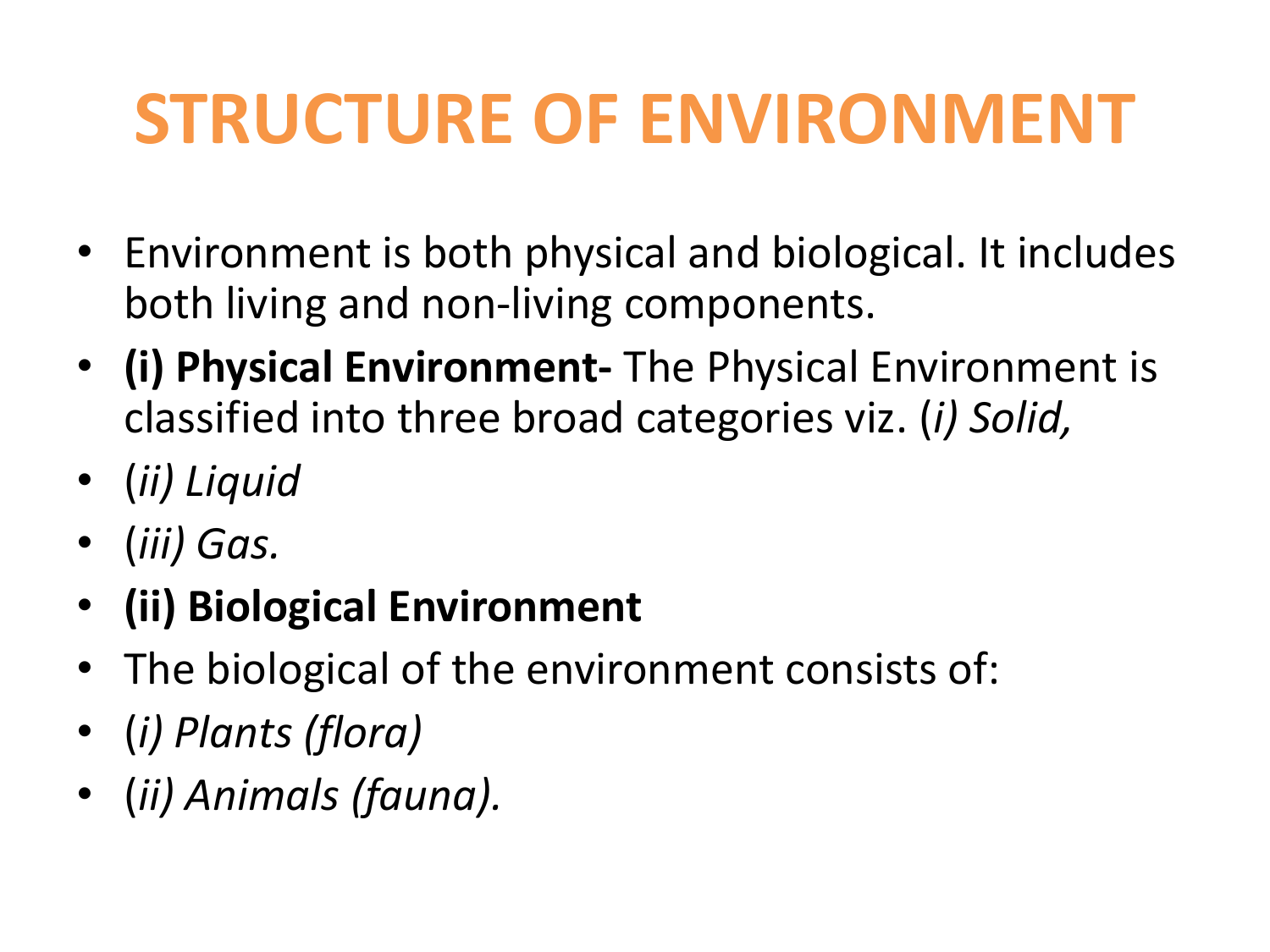## **Sustainable development**

- **Sustainable development**: the use of resources to satisfy current needs without compromising future availability of resources for generations to come
- **Sustainability**
	- Leaves future generations with a rich and full Earth
	- Conserves the Earth's natural resources
	- Maintains fully functioning ecological systems of nature